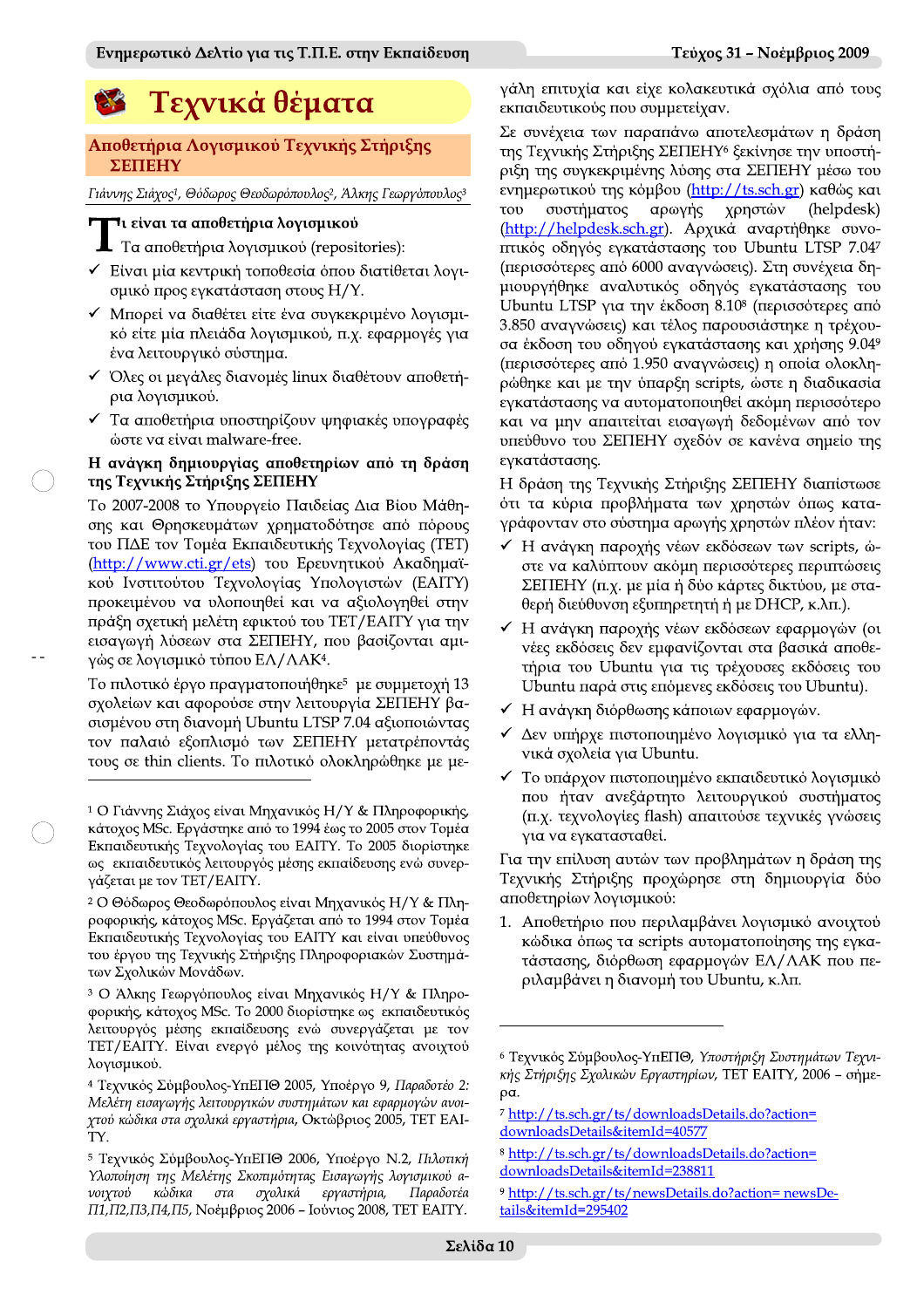Eνημερωτικό Δελτίο για τις T.Π.Ε. στην Εκπαίδευση<br>2. Αποθετήριο που περιλαμβάνει εκπαιδευτικό λογι-<br>ομικό (κλειστού κώδικα) πιστοποιημένο για τα ελ-<br>ληνικά σχολεία, κατάλληλα τροποιουμένου για να<br>εκτελείται σε περιβάλλοντ

# οιχτου Κωδικα της Τεχνικης Στηριξης ΣΕΠΕΗΥ

Το συγκεκριμένο αποθετήριο (προτείνεται όλα τα Ubuntu ΣΕΠΕΗΥ να το προσθέσουν στα αποθετήριά<br>τους) είναι διαθέσιμο στη διεύθυνση τους) ειναι οιαθεσιμο στη οιευθυνση <u>https://launchpad.net/~ts.sch.gr</u> και αξιοποιει τις δυνατότητες του εργαλείου Launchpad που διαθέτει δωρεάν η εταιρία Canonical ltd που υποστηρίζει και το Ubuntu, με κύριο σκοπό:

- $\checkmark$  Tην υποστήριξη των ΣΕΠΕΗΥ που περιλαμβάνουν σταθμούς εργασίας ή εξυπηρετητή με Ubuntu, LTSP και μη (standalone εγκαταστάσεις).
- v Tην ύπαρξη ενός κεντρικού σημείου για την επίλυon προβλημάτων των ΣΕΠΕΗΥ που βασίζονται στο Ubuntu użow:
	- **B** Ενημερώσεων λογισμικού
	- Πακέτων που δεν υπάρχουν στο Ubuntu (π.χ. scripts)

Τα ΣΕΠΕΗΥ που έχουν το συγκεκριμένο αποθετήριο στις πηγές τους λαμβάνουν αυτόματα:

- V Σημαντικές διορθώσεις για σφάλματα εφαρμογών  $(\pi.x$ . LTSP, sabayon).
- $\checkmark$  Διορθώσεις σε υπάρχουσες εφαρμογές (π.χ. iTalc).
- $\checkmark$  Nέες εκδόσεις προγραμμάτων (π.χ. dnsmasq).

'Ода та ларалато гічаі не біадестна отпу елонечт ек- $\delta$ οση (π.γ. 9.10) του Ubuntu, αλλά μόνο στο αποθετήριο Ανοιχτού Κώδικα της Τεχνικής Στήριξης ΣΕΠΕΗΥ για τις παλιότερες εκδόσεις.

 $\checkmark$  Nέες εκδόσεις των scripts που είναι γνωστά ως schscripts.

# Ta sch-scripts

 $\sim$ 

Ta sch-scripts (https://launchpad.net/sch-scripts) προέκυψαν από την ανάγκη απλούστευσης της τρέχουσας έκδοσης του οδηγού εγκατάστασης LTSP για το Ubuntu 9.04 που έχει μέγεθος περίπου 100 σελίδες και απαιτεί αρκετό χρόνο προκειμένου να γίνουν χειρωvακτικά όλες οι προτεινόμενες ρυθμίσεις. Επιπλέον διαπιστώθηκε ότι σε αρκετές περιπτώσεις χειρωνακτικής εγκατάστασης δημιουργούνται λάθη (π.χ. στην πληκτρολόγηση).

Έτσι αναπτύχθηκαν scripts για αυτοματοποίηση της διαδικασίας, τόσο κατά την εγκατάσταση του εξυπηρετητή Ubuntu LTSP όσο και την εγκατάσταση βοηθητικών εφαρμογών ή πραγματοποίηση πολύπλοκων ενεργειών διαχείρισης ενός ΣΕΠΕΗΥ, όπως άνοιγμα λογαριασμών ή αναβάθμιση του πυρήνα των thin clients.

Για μέγιστη απλοποίηση του οδηγού εγκατάστασης για κάθε ενότητα του οδηγού, δημιουργήθηκε και το σχετικό script με το νούμερο της συγκεκριμένης ενότητας.

Ta sch-scripts είναι διαθέσιμα στο Gnome περιβάλλον από το: Σύστημα > Διαχείριση Συστήματος > Διαχείριση ΣΕΠΕΗΥ.

|                                                   | Προτιμήσεις                  | ⋋ |                                                                                                                                                                                                                                                                                                                               |
|---------------------------------------------------|------------------------------|---|-------------------------------------------------------------------------------------------------------------------------------------------------------------------------------------------------------------------------------------------------------------------------------------------------------------------------------|
|                                                   | <b>Διαχείριση συστήματος</b> |   | Computer Janitor                                                                                                                                                                                                                                                                                                              |
| Περί GNOME<br>Περί Ubuntu                         | Βοήθεια και Υποστήριξη       |   | <b>NVIDIA X Server Settings</b><br>Synaptic Package Manager<br>Γλωσσική υποστήριξη<br>Δημιουργία USB δίσκου εκκίνησης<br>Διαχείριση ενημερώσεων<br>Διαχείριση ΣΕΠΕΗΥ<br>sch-scripts: μια συλλογή από βοηθήματα<br>για τη διαχείριση εργαστηρίου<br>Ελεγχός συστηματός<br>Εξουσιοδοτήσεις<br>Εργαλεία Δικτύου<br>Οδηγοί υλικού |
| Εισαγωγή - εξαγωγή χρηστών                        | a<br>$-0$                    |   | Παράθυρο εισόδου<br>253<br>$-1012$                                                                                                                                                                                                                                                                                            |
|                                                   |                              |   | Δρχείο Επεξεργασία Προβολή Τερματικό Βοήθεια<br>sch-scripts - μια συλλογή βοηθημάτων για τη διαγείριση του σγολικού εργαστηρίου                                                                                                                                                                                               |
| Χρήστες Βοήθεια<br>Όνομα χρήστη UID Ονοματεπώνυμο | Γραφείο<br>Τηλ. ερ           |   |                                                                                                                                                                                                                                                                                                                               |

Οι χρήστες μπορούν να αναφέρουν τυχόν προβλήματα / bugs / νέα χαρακτηριστικά που θα ήθελαν να έχουν τα sch-scripts στη διεύθυνση https://bugs.launchpad .net/sch-scripts,

|                                                                                  | Summary                                                                                              | <b>Status</b>     |                 | <b>Importance Last changed</b>    |
|----------------------------------------------------------------------------------|------------------------------------------------------------------------------------------------------|-------------------|-----------------|-----------------------------------|
| #446198 Firefox of clients is in English                                         |                                                                                                      | łπ<br>Progress    | Low             | on 2009-10-08                     |
|                                                                                  | #423200 [feature-request] μαζική δημιουργία χρηστών Fix<br>σε Itsp server από αρχείο                 | Released          | <b>Wishlist</b> | on 2009-09-18                     |
|                                                                                  | #396604 [feature-request] update the ip otav<br>εκτελείται ξανά το script δημιουργίας<br>dnsmasg     |                   | Wishlist        | on 2009-07-08                     |
|                                                                                  | #396567 το Itsp δε δουλεύει μετά την εκνατάσταση<br>bind/squid                                       | Fix<br>Released   | Low             | on 2009-07-08                     |
|                                                                                  | #391591 To Itsp-server-pnp δεν δουλεύει                                                              | <b>Invalid</b>    | Undecided       | on 2009-06-24                     |
| #389913 [Feature request] Προσθήκη script για Internet Fix<br>connection sharing |                                                                                                      | Released          | Wishlist        | on 2009-06-24                     |
|                                                                                  | <b>Scripts for Greek school labs using Ubuntu/LTSP</b><br>Overview<br><b>Branches</b><br><b>Bugs</b> | <b>Blueprints</b> | Translations    | <b>Answers</b>                    |
|                                                                                  | Questions for sch-scripts<br>sch-scripts » Questions                                                 |                   |                 |                                   |
|                                                                                  | by relevancy                                                                                         |                   | Search          | <b>Ask a question</b>             |
| Status                                                                           | C Open C Needs information C Answered C Solved Expired<br>Created<br>Summary                         |                   | Submitter       | Invalid<br><b>Assignee Status</b> |
|                                                                                  | 82845 Aδυναμία εύρεσης των sch-scripts                                                               | 2009-09-15 2      |                 | Solved                            |
|                                                                                  | 82844 Εγκατάσταση firefox ως localapp                                                                | 2009-09-15        |                 | Solved                            |

 $ev\ddot{\omega}$   $\sigma\tau\eta$  https://answers.launchpad.net/sch-scripts υπάρχουν απαντήσεις στα προβλήματα των χρηστών σε σχέση με τα sch-scripts.

# Μελλοντικη επεκταση των sch-scripts

Τα sch-scripts θα υποστηρίζουν στο μέλλον και μη LTSP περιβάλλοντα, δηλαδή ΣΕΠΕΗΥ με Ubuntu και αρχιτεκτονική πελάτη - εξυπηρετητή.

Yπάρχει και η σκέψη να μεταφερθεί ένα μεγάλο κομμάτι των sch-scripts σε ένα νέο script δημιουργίας μίας νέας διανομής ειδικά τροποποιημένης για τα ελληνικά ΣΕΠΕΗΥ (που θα βασίζεται στη διανομή του Ubuntu).